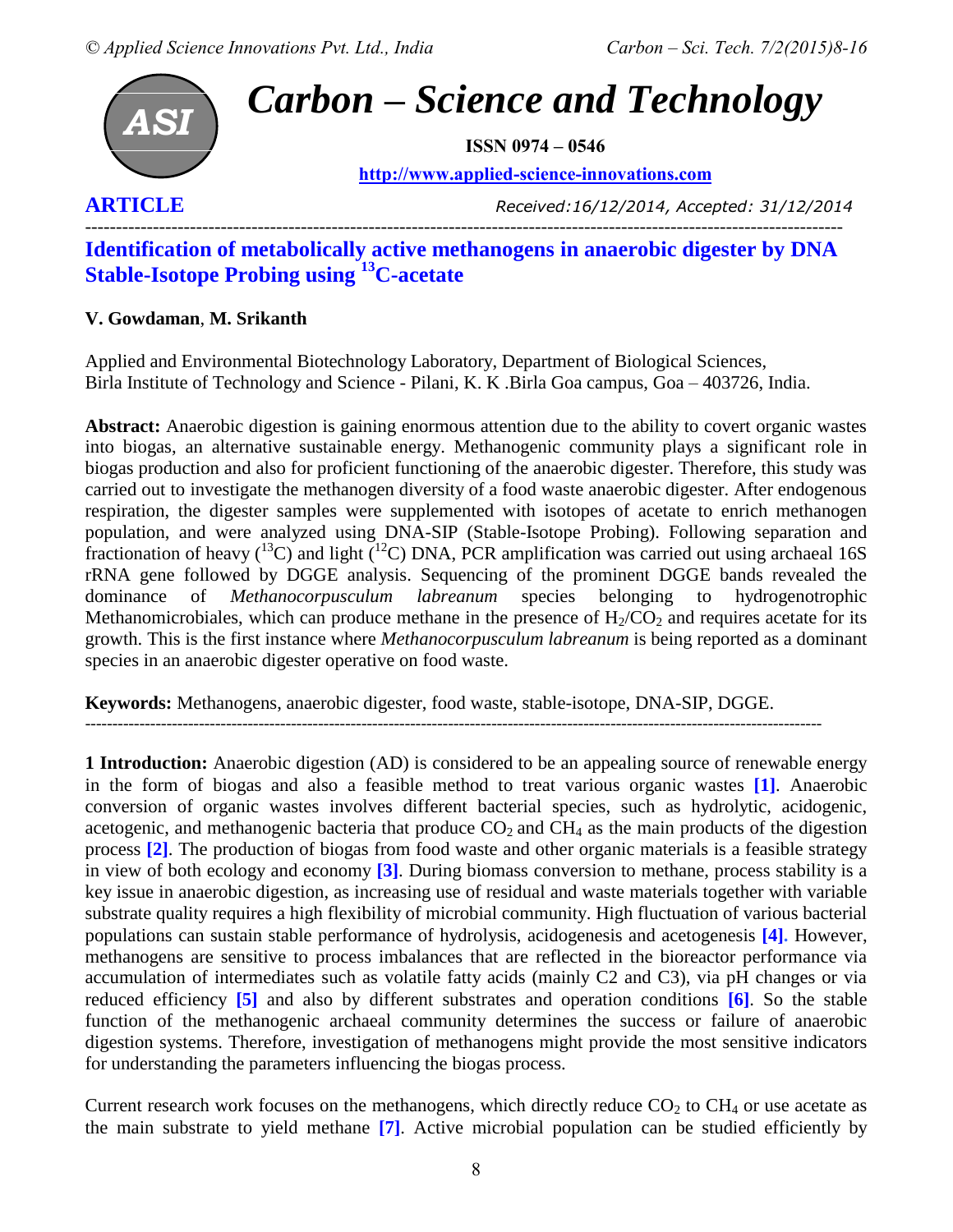utilizing Stable isotope probing (SIP) technique, which relies on the incorporation of stable isotopes ( <sup>13</sup>C) into DNA **[8]**, RNA **[9]** or phospholipid fatty acid (PLFA) **[10]**. Successive separation and identification of labeled DNA, RNA or PLFAs offer culture-independent insight into microorganisms involved in the incorporation of particular labeled compounds, therefore relating the phylogeny of microorganisms to their functions **[11]**. DNA-SIP is regarded as the most informative method for taxonomic purposes **[12]**. The objective of this study was to identify the methanogenic archaea involved in methanogenesis of food waste digester by employing  $DNA-SIP$  with  $^{13}C$ -acetate as the labeled substrate. Identifying the active methanogenic archaea will help in efficient functioning of food waste anaerobic digesters.

#### **2. Materials and Methods**

**2.1 Collection and characterization of food waste:** Food waste samples were collected from BITS Pilani KK Birla Goa campus institute mess. Effluent from the anaerobic pilot plant treating food waste in the institute campus was used as the inoculum. The effluent was brought in the laboratory in closed container and was monitored for gas production. It was pre-incubated at  $32^{\circ}$ C to deplete the residual biodegradable organic material present in it and was used for BMP assay when it reached the endogenous respiration stage. TS were determined after drying the sample at 105°C overnight. VS in organic wastes were measured as total solids minus the ash content after ignition at 550°C **[13]**. Based on the VS/TS %, amount of inoculum and substrate to be added for the experiment were calculated.

**2.2 Biomethanation Potential (BMP) of food waste:** BMP of food waste was studied **[14]** using 125 ml serum bottles. The concentration of the substrate and inoculum used were in the ratio of 1:2, followed by the addition of 1 ml of micronutrients, 1 ml of macronutrients and 5 ml of 5% NaHCO<sub>3</sub> to each bottles. The final volume was made to 100 ml with distilled water. A control without substrate was setup to account for the endogenous biogas produced from the inoculums. The bottles were flushed with nitrogen gas followed by immediate sealing. All the bottles were incubated at  $32^{\circ}$ C. The experiments were carried out in duplicate. Biogas produced from each bottle was measured everyday using water displacement method till endogenous respiration stage.

**2.3 DNA Stable-Isotope Probing (DNA-SIP):** Once endogenous respiration is attained, the samples were supplemented with stable isotopes of <sup>13</sup>C and <sup>12</sup>C Sodium acetate **[15]** at a concentration of 50  $\mu$ M, as a substrate on every third day for a period of 9 days. One set of bottles with no substrates added served as a control.

**2.4 DNA Extraction and Ultracentrifugation:** Following the incubation of sample with labeled substrate, DNA was extracted from each vial using Qiamp DNA stool mini kit (Qiagen) using manufacturers protocol. Extracted DNA was quantified using a nanodrop and alternatively visualized using agarose gel electrophoresis. Separation of  ${}^{13}C$  and  ${}^{12}C$  DNA was carried out using Cesium chloride gradient ultracentrifugation **[16].** The required amount of DNA (5-10 µg) was mixed with 2.167 ml of Gradient Buffer, 2.167 g of CsCl and 10.4 ml of 7.163 M CsCl to a total volume of  $\sim$ 13 ml in a sterile disposable 50 ml tube. Using a pasteur pipette the 13-ml polyallomer ultracentrifuge tubes were carefully filled with gradient solutions. Seal the tubes using a torque wrench according to the manufacturer's instructions. Insert the tubes into Beckman-Coulter MLA 55 rotor and place the rotor onto Optima MAX-HP Ultracentrifuge. Set the rotation speed to 46,000 rpm at 20°C, and time for 48 hours, select vacuum, maximum acceleration, and deceleration at coast.

**2.5 Gradient fractionation and DNA precipitation:** After ultracentrifugation the tubes were removed and using a syringe each fraction of 500 µl was collected from top of the tube. DNA were precipitated from all 26 fractions by adding 2 µl of Glycogen, followed by two volumes of PEG-NaCl solution and mixed by inversion **[16]**. Tubes were kept at room temperature for 2 hours to overnight to allow DNA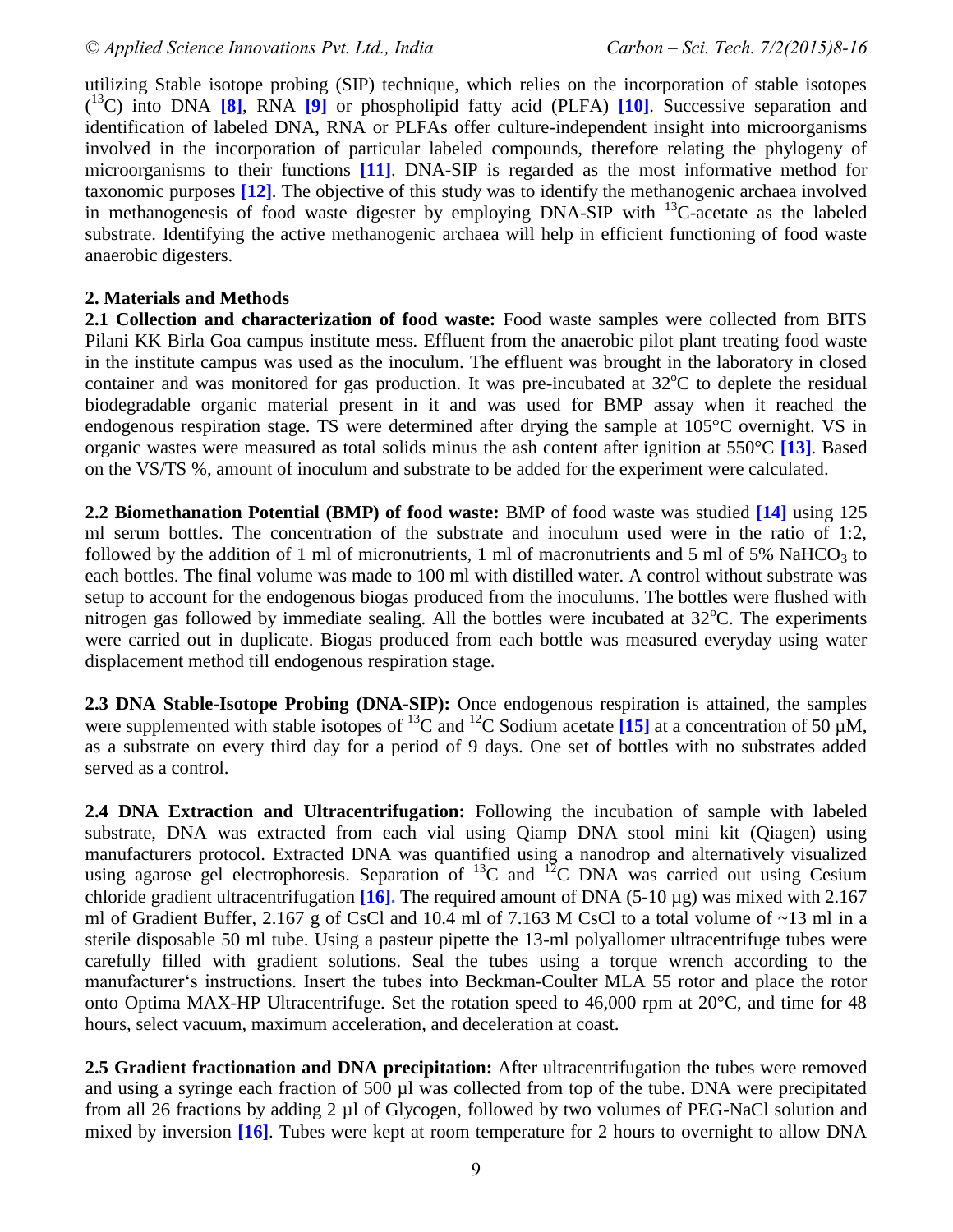precipitation followed by centrifugation at 13,000 rpm for 30 minutes. Supernatant was discarded and the pellet was washed with 500 μl of 70% ethanol, dry the pellet at room temperature for 15 min. Suspend each pellet in 50 μl of TE buffer. Check the presence of DNA in the each fraction by running 5 μl of the dissolved DNA by agarose gel electrophoresis.

**2.6 Polymerase chain reaction:** Archaeal specific primers 340F (5'-CCCTAYGGGGYGCASCAG-3') and 1000R (5'-GAGARGWRGTGCATGGCC-3') were used to amplify the V3-V6 region of the 16S rRNA gene sequence **[17]**. Each PCR amplification was performed with a total volume of 20 µl, which contained 2 µl of 10X buffer, 2 µl 25 mM  $MgCl<sub>2</sub>$ , 5 pmol of each primer (forward and reverse), 1 µl of 100 nM dNTP mixture, 0.5 U of Taq DNA polymerase (Sigma Aldrich), and 2.0 μl of template. PCR conditions were 95<sup>o</sup>C for 5 min followed by 30 cycles of 95<sup>o</sup>C for 1 min, 55<sup>o</sup>C for 1 min, and 72<sup>o</sup>C for 1 min and final extension at  $72^{\circ}$ C for 10 min. PCR fragment of 660 bp in length were amplified. For DGGE analysis of archaeal 16S rRNA gene a GC clamp of 40 bases at 5' end **[18]** of 340F primer were added. Same PCR conditions used for archaeal 16S rRNA gene was retained with final extension of 30 min. at  $72^{\circ}$ C.

**2.7 Denaturing gradient gel electrophoresis (DGGE):** The fractions that showed amplification for archaeal 16S rRNA gene were analysed using DGGE **[18]**. The polyacrylamide gels used were having 7 % denaturant at a gradient of 30-70% with a temperature of  $60^{\circ}$ C. DNA concentration of 3 µg was loaded onto each lane of the polyacrylamide gel and run for 14 hours at 70 V. Electrophoresis was performed using the DGGE system (C.B.S. Scientific Inc., California, USA) according to the manufactures directions. The gels were stained using silver nitrate. Bands of interest were excised and eluted in 40 µl of sterile distilled water. Two microliters of the eluted sample were re-amplified with the same primers as for DGGE but without GC-clamp.

**2.8 Phylogenetic analysis:** The resulting PCR products were sequenced and identified to their closest neighbor with the help of EzTaxon server [\(http://www.ezbiocloud.net/eztaxon\)](http://www.ezbiocloud.net/eztaxon) **[19]** on the basis of 16S rRNA sequence data. The DNA sequences of closest neighbor and sample were taken form EzTaxon and their alignment and phylogenetic analysis were performed using MEGA 5 **[20]**. The nucleotide sequences were submitted in DDBJ with accession numbers LC014947-49.

# **3 Results and Discussion**

**3.1 Food waste characteristics:** The total organic and inorganic matter of food waste digestate represented by total solids was indicated in Table (1). The high proportion of volatile solid (VS) to total solid (TS) (82.8%) shows that a large fraction of food waste was biodegradable and could serve as an important feedstock for biogas production **[21]**.

| <b>Parameters</b>      | <b>Food waste</b> |      |  |
|------------------------|-------------------|------|--|
|                        | а                 |      |  |
| Total solids (TS) %    | 5.14              | 5    |  |
| Volatile solids (VS) % | 4.21              | 4.14 |  |
| $VS/TS$ %              |                   | 22 R |  |

Table (1): Characterization of Food waste

We studied BMP for food waste sample for a period of 80 days under mesophilic conditions, as there are previous studies where BMP was determined for fruits and vegetable wastes at  $35^{\circ}$ C with digestion time of 100 days **[22]**. Biogas production from food waste showed gradual increase from day 10, and reached maximum biogas production on  $28<sup>th</sup>$  day producing 38 ml/day, endogenous respiration attained on  $72<sup>nd</sup>$ day [Figure (1)].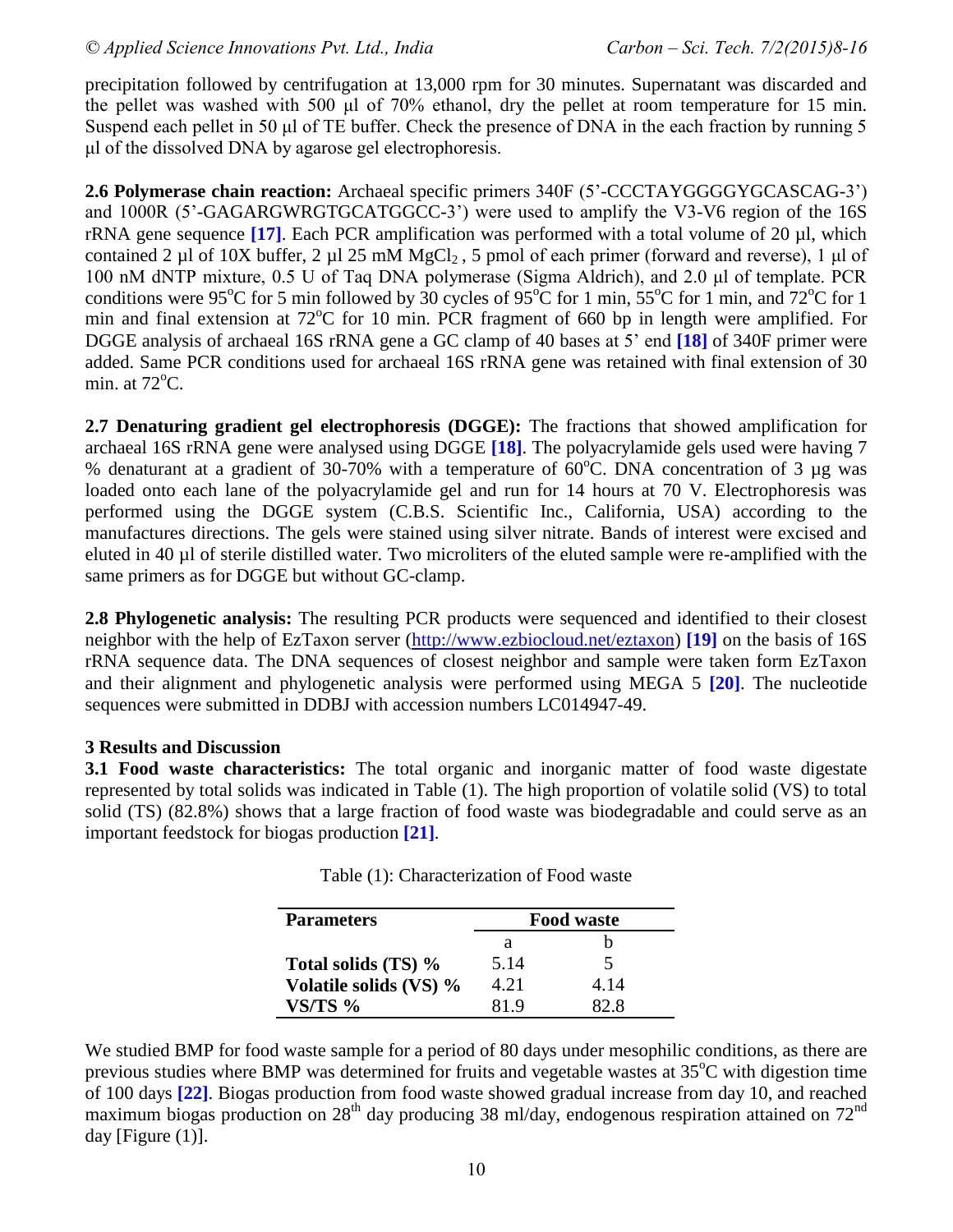

Figure (1): Biogas production using Food waste in anaerobic digestion process. FW-NS - No substrate;  $FW-{}^{12}C$  – unlabeled sodium acetate;  $FW-{}^{13}C$  – labeled sodium acetate.

Following endogenous respiration, samples were enriched with stable isotopes of acetate  $^{13}$ C and  $^{12}$ C **[15]** and their biogas production was monitored every 24 h, which showed negligible amount of biogas production [Figure  $(2)$ ]. Labeled  $^{13}$ C-acetate was used to detect the active methanogenic populations in the food waste digesters, there are previous reports were  $^{13}$ C-acetate has been used to detect active methanogenic populations from swine manure storage tanks **[15]** however not studied for food waste samples.



Figure (2): Biogas production after addition of Stable isotope Sodium acetate ( $^{13}$ C and  $^{12}$ C) in Food waste samples. FW-NS - No substrate;  $FW^{-12}C$  – unlabeled sodium acetate;  $FW^{-13}C$  – labeled sodium acetate.

**3.2 Metagenomic DNA extractions and separation of <sup>13</sup>C and <sup>12</sup>C DNA:** The incubation period of DNA-SIP was for 9 days, as relatively long incubation periods (~40 days) might result in detection of organisms that do not directly incorporate the substrate but instead use <sup>13</sup>C-labeled intermediates **[23]**. After the incubation period, metagenomic DNA was extracted which carries both heavy  $(^{13}C)$  and light ( <sup>12</sup>C) DNA, and were separated using cesium chloride (CsCl) density-gradient centrifugation **[16]**.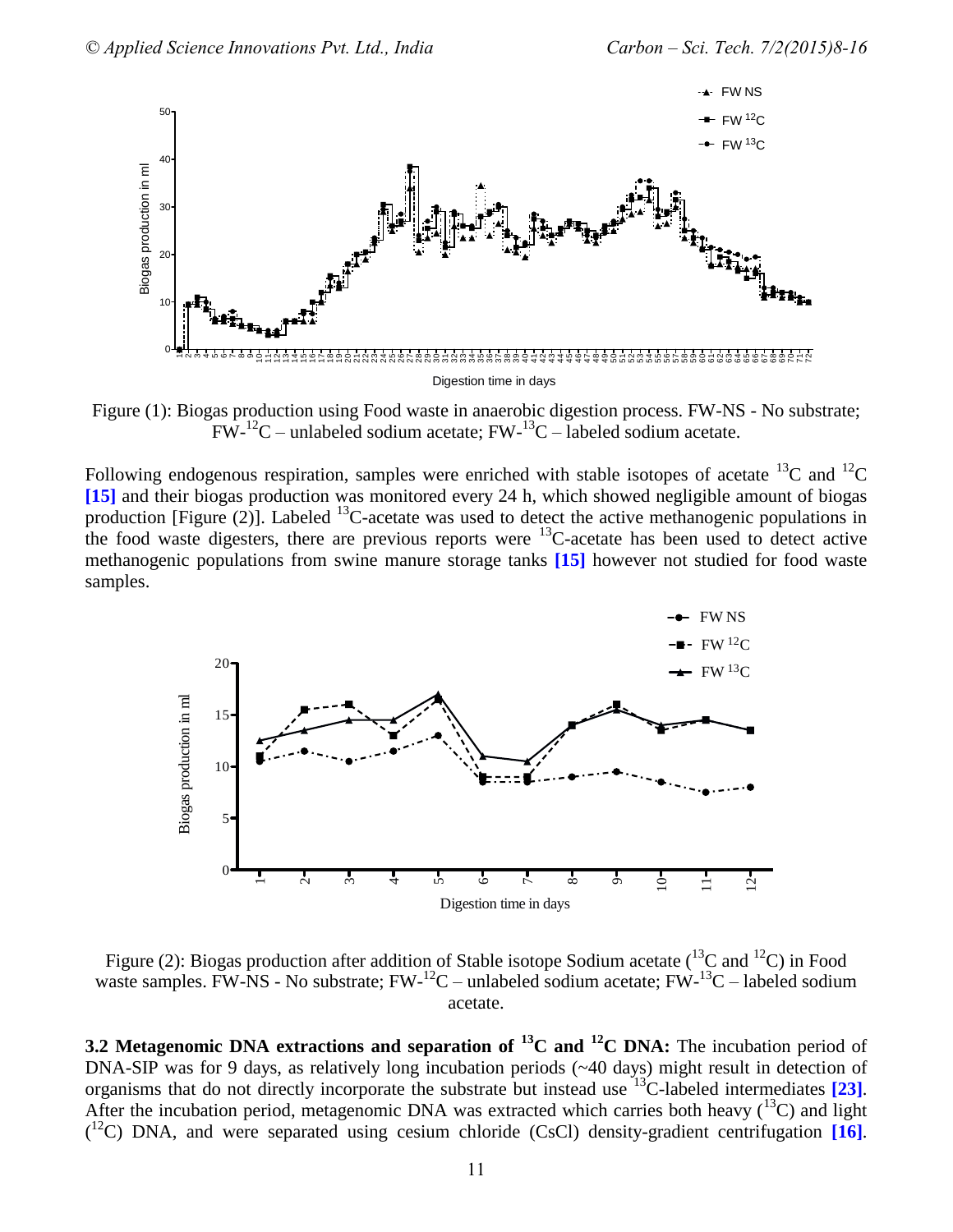Samples enriched with labeled acetate will facilitate the incorporation of  $^{13}$ C isotope into their DNA, which greatly enhances the density of labeled DNA when compared with unlabeled DNA **[23]**. Around 26 fractions were collected (each 500 µl) from 13 ml tube, fractions 1 to 8 showed positive for the presence of DNA in agarose gel electrophoresis.

**3.3 Archaeal 16S rRNA gene based DGGE community profile:** The positive fractions (1 to 8) were amplified using archaeal primers 340F and 1000R **[17]** that amplified the specific 660 bp product  $[Figure (2)].$ 



Figure (3): PCR amplification of food waste fractions using archaeal primers. Lane M - Marker; Lane 1-8 - Fractions, Lane 9 - No substrate, Lane 10 - Negative control

Archaeal community of food waste digester was analyzed by DGGE [Figure (3)], which is highly recommended fingerprinting method for downstream analysis after DNA-SIP **[24]**. There was no variation of the banding patterns among the fractions. Lanes 2-5 showed high intensity of the band BGFW1 than the other lanes [Figure (3)]. Three prominent archaeal bands of interest (BGFW1, BGFW2, BGFW3) were retrieved from DGGE gel and were sequenced. The sequences were identified to the nearest neighbor using the EzTaxon server **[19]**.



Figure (4): DGGE profile of food waste samples. Lane 1- No substrate; Lane 2-8 food waste fractions. Arrow mark indicates the band positions that were sequenced. a - BGFW1, b - BGFW2, c - BGFW3

**3.4 Phylogenetic analysis:** All three bands showed taxonomic affiliation towards hydrogenotrophic methanogens belonging to the order of Methanomicrobiales. Hydrogenotrophic methanogenesis is one of the major methanogenic pathways in anaerobic digesters **[25]**. There are earlier reports suggesting the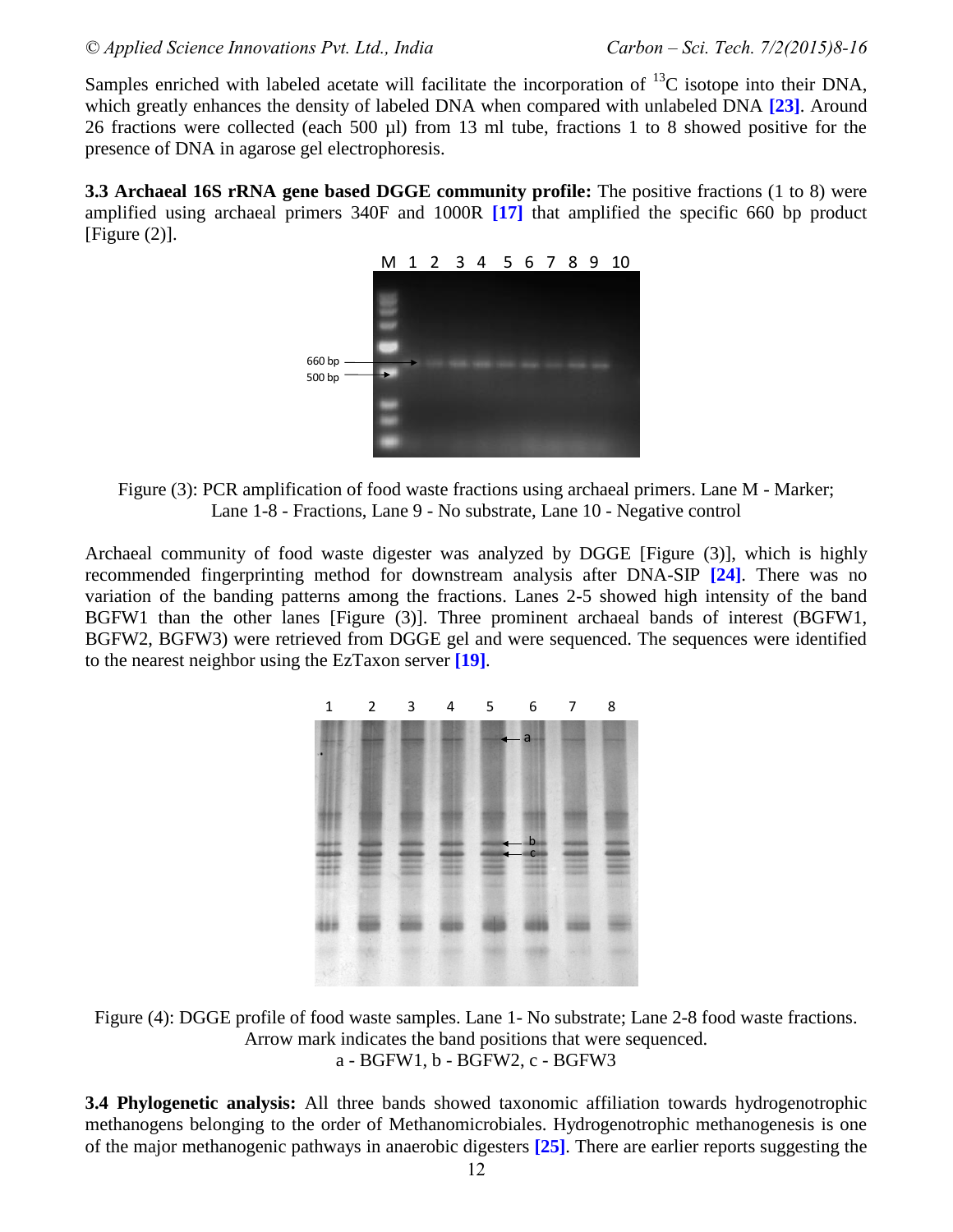#### *© Applied Science Innovations Pvt. Ltd., India Carbon – Sci. Tech. 7/2(2015)8-16*

dominance of hydrogenotrophic methanogens like in sewage sludge **[26]**, secondary sludge **[27]** municipal wastewater sludge **[28]** and in biogas reactor utilizing swine feces **[29]**. Under the order Methanomicrobiales, the samples belonged to the genera *Methanocorpusculum,* exhibiting close relatedness to *M. labreanum*, *M. sinense* and *M. parvum* with similarities ranging from 98.21 to 99.20 % as shown in Table (2).

| <b>Sample</b> | <b>Accession no</b> | <b>Phylogenetic affiliation</b>        | % similarity |
|---------------|---------------------|----------------------------------------|--------------|
| <b>BGFW1</b>  | LC014947            | Methanocorpusculum labreanum $Z(T)$    | 99.20        |
|               |                     | Methanocorpusculum sinense DSM 4274(T) | 99.04        |
|               |                     | Methanocorpusculum parvum DSM 3825(T)  | 99.02        |
| <b>BGFW2</b>  | LC014948            | Methanocorpusculum labreanum $Z(T)$    | 98.41        |
|               |                     | Methanocorpusculum sinense DSM 4274(T) | 98.25        |
|               |                     | Methanocorpusculum parvum DSM 3825(T)  | 98.21        |
| <b>BGFW3</b>  | LC014949            | Methanocorpusculum labreanum $Z(T)$    | 99.02        |
|               |                     | Methanocorpusculum sinense DSM 4274(T) | 98.86        |
|               |                     | Methanocorpusculum parvum DSM 3825(T)  | 98.83        |

Table (2): Samples were identified to their phylogenetic neighbors using EzTaxon server



Figure (5): Neighbor-joining tree based on 16S rRNA gene sequences showing the phylogenetic relationship of DGGE excised bands of food waste samples among the members of *Methanocorpusculum* species. Bootstrap values (expressed as percentage of 1000 replications) greater than 50% are given at nodes.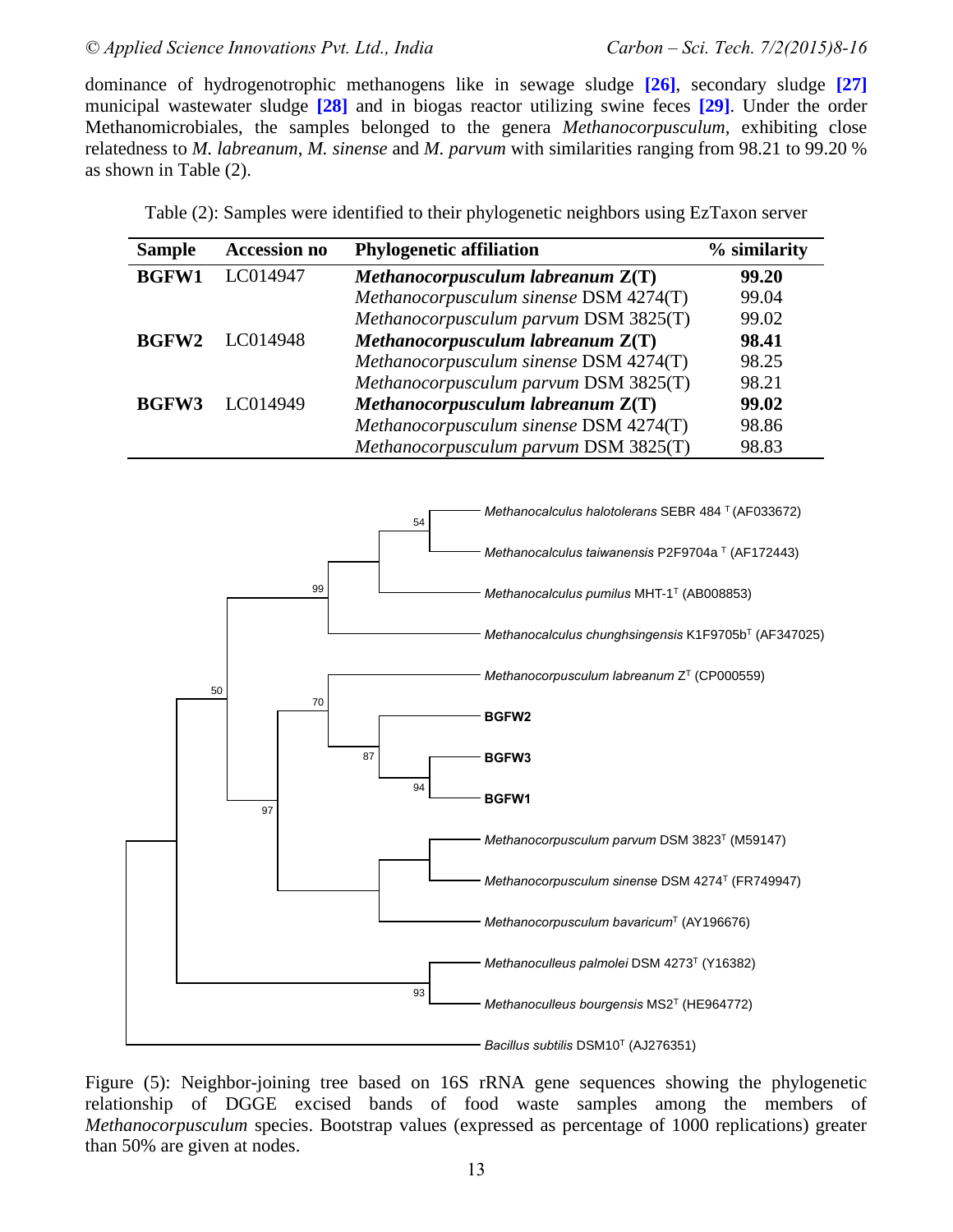Neigbhour joining tree [Figure (5)] illustrates the phylogenetic affiliation of BGFW1, BGFW2 and BGFW3 towards *Methanocorpusculum labreanum*  $Z^{T}$  [30]. The genus *Methanocorpuscullum* belongs to a group of organisms that utilizes  $H_2/CO_2$  and formate for methanogenesis and some species can use 2propanol  $+$  CO<sub>2</sub>. They cannot produce methane by consuming acetate, but they require acetate as an additional carbon source for biomass synthesis **[31]**. There are five species in this genus with growth temperature range of  $25{\cdot}40^{\circ}$ C with optimum at  $37^{\circ}$ C and having G+C content of  $48{\cdot}52$  mol%  $[32]$ . *Methanocorpusculum* have been previously isolated from anaerobic digesters and sewage sludge **[33]**.

Methanogens are more sensitive to low temperatures and is one of the most common factors affecting methanogenic processes **[34]**. Strains of the genus *Methanocorpusculum* are psychrotolerant and can be grown at temperatures as low as  $1-5^{\circ}$ C but optimally between 25 and 35 $^{\circ}$ C. Psychrotolerant methanogens are considered to play an important role in methane production in habitats where seasonal variations in temperature or in permanent cold areas reported by Rastogi et al. **[35]**, the author also found the increase in percentage of *Methanocorpusculum* related sequences in winter samples of cattle manure. O'Reilly et al. **[36]** also reported the dominance of *Methanocorpusculum* in lab-scale digesters operated at 15°C using qPCR. These results imply that the genus *Methanocorpusculum* has high tolerance for cold conditions. This is one of the first reports mentioning about the presence of genus *Methanocorpusculum* in a food waste digester.

**4 Conclusions:** Using stable isotope probing and DGGE approaches we investigated methanogenic community in anaerobic digesters treating food waste of institute mess. All 3 archaeal DGGE band sequences were affiliated to hydrogenotrophic methanogens, particularly the order Methanomicrobiales. The bands were closely related to the species *Methanocorpusculum labreanum*, this is one of the first reports of this species being identified in food waste digesters. Strains of *Methanocorpusculum* were considered to be psychrotolerant, suggesting it can be a potential candidate in consortia for anaerobic digesters running at very low temperatures during winter season facilitating in continuous running of the digester without process failure. Further understanding of the entire microbial community structure and dynamics in anaerobic digester will help to optimize efficient functioning of anaerobic digestion process for renewable energy.

**Acknowledgements:** This work is part of the project funded by Council for Scientific and Industrial Research (Project Ref.No. 37(1555)/12/EMR-II). The authors gratefully acknowledge the DST-FISTsponsored program (SR/FST/LSI-405/2009) of the Department of Science and Technology, New Delhi, India which helped in carrying out this work.

### **References:**

- [1] S. A. Ghanimeh, P. E. Saikaly, D. Li, M. El-Fadel. Population dynamics during startup of thermophilic anaerobic digesters: The mixing factor. Waste Management*.* 33, (2013) 2211-2218.
- [2] F. A. Shah, Q. Mahmood, M. M. Shah, A. Pervez, S. A. Asad. Microbial Ecology of Anaerobic Digesters: The Key Players of Anaerobiosis. Scientific World Journal, (2014) Article ID 183752.
- [3] A. Tilche, M. Galatola. The potential of bio-methane as bio-fuel/bio-energy for reducing greenhouse gas emissions: a qualitative assessment for Europe in a life cycle perspective. Water Science and Technology 57, (2008) 1683-1692.
- [4] A. Fernandz, S. Huang, S. Seston, J. Xing, R. Hickey, C. Criddle, J. Tiedje. How Stable Is Stable? Function versus Community Composition. Applied and Environmental Microbiology (1999) 3697–3704.
- [5] B. Schink. Principles and limits of anaerobic degradation: environmental and technological aspects. In A. J. B. Zehnder (ed.), Biology of anaerobic microorganisms. J. Wiley & Sons, Inc., New York, NY. (1988) 771-846.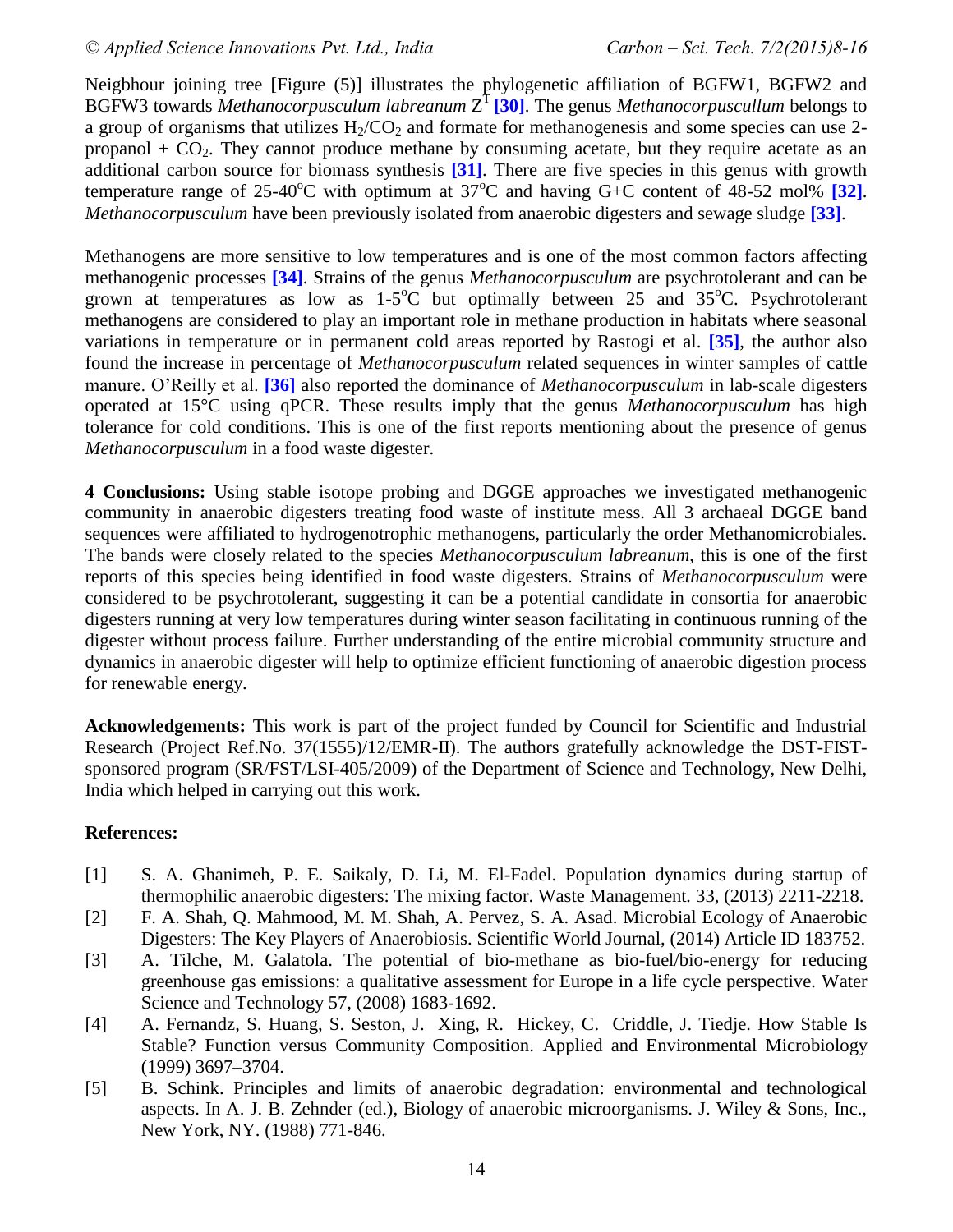- [6] B. Calli, B. Mertoglu, B. Inanc, O. Yenigun. Methanogenic diversity in anaerobic bioreactors under extremely high ammonia levels. Enzyme Microbial Technology 37/4, (2005) 448-455.
- [7] Y. Liu, W. B. Whitman. Metabolic, phylogenetic, and ecological diversity of the methanogenic archaea. Annals of the New York Academy of Sciences, 1125 (2008) 171-189.
- [8] S. Radajewski, P. Ineson, N. R. Parekh, J. C. Murrell. Stable-isotope probing as a tool in microbial ecology. Nature 403 (2000) 646-649.
- [9] M. Manefield, A. S. Whiteley, R. I. Griffiths, M. J. Bailey. RNA stable isotope probing, a novel means of linking microbial community function to phylogeny. Applied and Environmental Microbiology 68 (2002) 5367-5373.
- [10] I. D. Bull, N. R. Parekh, G. H. Hall, P. Ineson, R. P. Evershed. Detection and classification of atmospheric methane oxidizing bacteria in soil. Nature 405 (2000) 175-178.
- [11] Y. Chen, M. G. Dumont, J. D. Neufeld, L. Bodrossy, N. Stralis-Pavese, N. P. McNamara, et al. Revealing the uncultivated majority, combining DNA stable isotope probing, multiple displacement amplification and metagenomic analyses of uncultivated Methylocystis in acidic peatlands*.* Environmental Microbiology 10 (2008) 1526-1535.
- [12] E. A. Dunford, J. D. Neufeld. DNA Stable-Isotope Probing (DNA-SIP). Journal of Visualized Experiments (2010) 42.
- [13] J. C. Gratteau, R. I. Dick. Activated sludge suspended solids determinations. Water Sewage Works 115 (1968) 468.
- [14] I. Angelidaki, W. Sanders. Assessment of the anaerobic biodegradability of macropollutants. Reviews in Environmental Science and Biotechnology 3 (2004) 117-129.
- [15] M. Barret, Gagnon, Nathalie, Kalmokoff, L. Martin Topp, Edward, Verasteguy, Yris, Brooks, P. J. Stephen, Matias, Fernando, J. D. Neufeld, Talbot, Guylaine. Identification of Methanoculleus spp. as active methanogens during anoxic incubations of swine manure storage tank samples. Applied and Environmental Microbiology vol. 79/2 (2013) 424-433.
- [16] J. D. Neufeld, J. V. Marc, G. Dumont, T. Lueders, M. Manefield, M. W. Friedrich, J. C. Murrell. DNA stable-isotope probing. Nature Protocol 2/4 (2007) 860-866.
- [17] S. Gantner, A. F. Andersson, L. Alonso-Sáez, S. Bertilsson. Novel primers for 16S rRNA-based archaeal community analyses in environmental samples. Journal of Microbiological Methods 84 (2011) 12-18.
- [18] G. Muyzer, C. E. De Waal, G. A. Uitterlinden. Profiling of Complex Microbial Populations by Denaturing Gradient Gel Electrophoresis Analysis of Polymerase Chain Reaction-Amplified Genes Coding for 16S rRNA. Applied and Environmental Microbiology (1993) 695-700.
- [19] O. S. Kim, Y. J. Cho, K. Lee, S. H. Yoon, M. Kim, H. Na, S. C. Park, Y. S. Jeon, J. H. Lee, H. Yi, S. Won, J. Chun. Introducing EzTaxon: a prokaryotic 16S rRNA Gene sequence database with phylotypes that represent uncultured species. International Journal of Systematic and Evolutionary Microbiology 62 (2012) 716-721.
- [20] K. Tamura, D. Peterson, N. Peterson, G. Stecher, M. Nei, S. Kumar.. MEGA5: Molecular Evolutionary Genetics Analysis using Maximum Likelihood, Evolutionary Distance, and Maximum Parsimony Methods. Molecular Biology and Evolution 28, (2011) 2731-2739.
- [21] G. Zhua, A. K. Jha. Psychrophilic dry anaerobic digestion of cow dung for methane production: Effect of inoculum. Science Asia 39 (2013) 500–510.
- [22] V. N. Gunaseelan. Biochemical methane potential of fruits and vegetable solid waste feedstocks. Biomass and bioenergy 26 (2004) 389-399.
- [23] M. Dumont, J. Murrell. Stable isotope probing linking microbial identity to function. Nature Reviews Microbiology 3 (2005) 499–504.
- [24] Y. Chen, M. G. Dumont, J. D. Neufeld, L. Bodrossy, N. Stralis-Pavese, N. P. McNamara, et al. Revealing the uncultivated majority, combining DNA stable isotope probing, multiple displacement amplification and metagenomic analyses of uncultivated Methylocystis in acidic peatlands*.* Environmental Microbiology 10, (2008) 1526-1535.